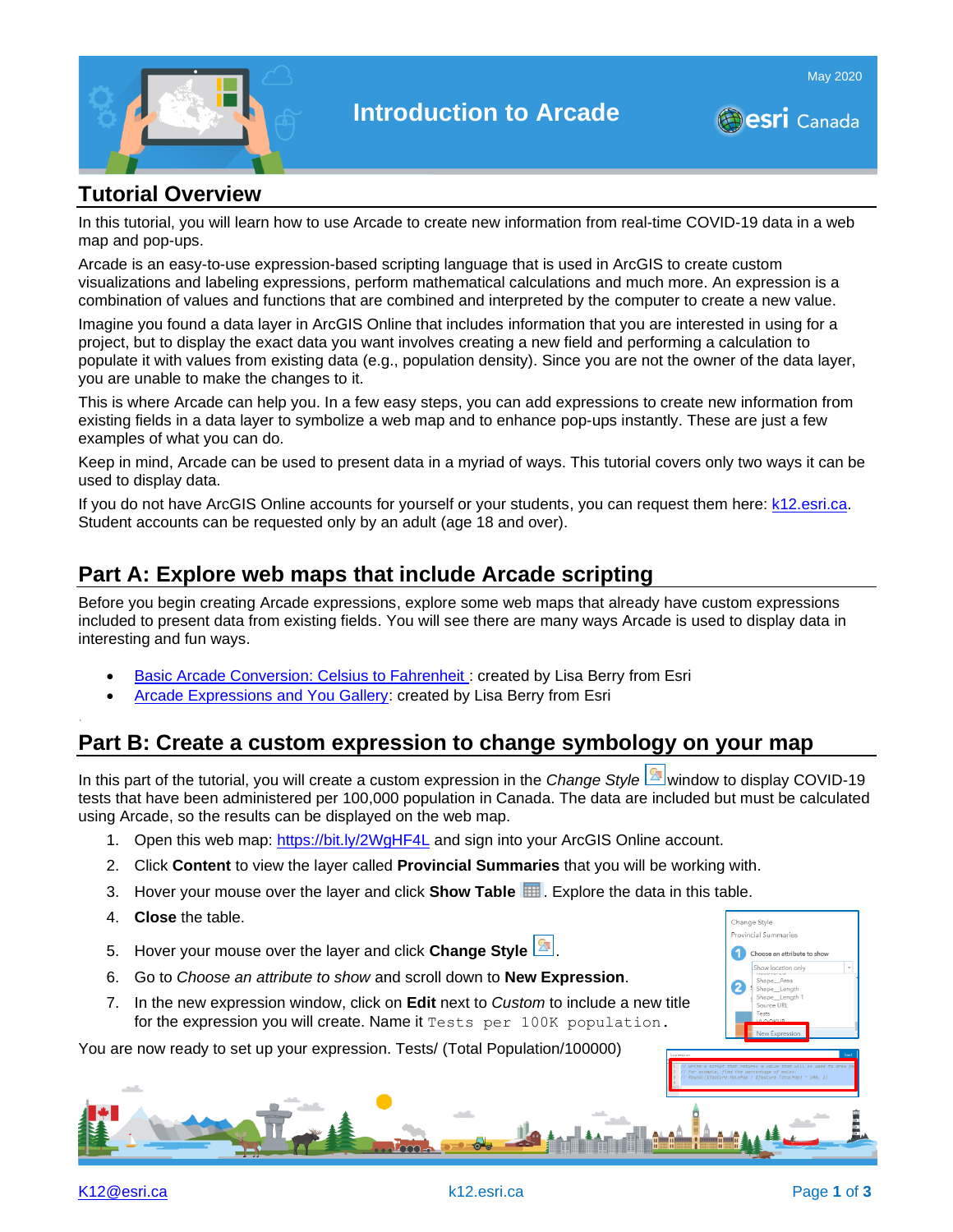# **Introduction to Arcade**

- 8. Begin by selecting the text in the *Expression* window and deleting it.
- 9. On the first line, type in the expression Tests/ (Total Population/100000) in the window.
- 10. Now you will look for the fields in the *Global tab* to fill in the expression to create the script:

\$feature.Tests / (\$feature.ECYPTAPOP / 100000)

- a. In the script window, select the text "Tests"
- b. In the Global tab, scroll down to find the field: *Tests* - **\$feature.Tests** and single click on the blue text \$feature.Tests to add it to your expression window on the left side of the window.
- c. Do the same for "Total Population" and select **\$feature.ECYPTAPOP** from the *Global* tab.
- d. Click **Test.**
- e. In the **Results** window below, look to see if the script was put together correctly.
- 11. Click **OK** to run the script.

Smart mapping should now appear with options for you to select from.

- 12. Select **Counts and Amounts**.
- 13. Click **Done** to make the changes.
- 14. Click **Legend.**
- 15. Explore the data on your map to see the breakdown of the tests per 100k in each province and territory.



| \$feature.Tests/ (\$feature.ECYPTAPOP/100000)<br>Messages<br>Value |                | Expression |  |  |
|--------------------------------------------------------------------|----------------|------------|--|--|
|                                                                    | $\overline{1}$ |            |  |  |
|                                                                    |                |            |  |  |
|                                                                    |                |            |  |  |
|                                                                    |                |            |  |  |
|                                                                    |                |            |  |  |
|                                                                    |                |            |  |  |
|                                                                    | Results        |            |  |  |
|                                                                    | Result         |            |  |  |
|                                                                    |                |            |  |  |





What factors do you think contribute to the variation in number of tests being administered across Canada?

This article will give you a better understanding of why there is a variation in the rate of testing in Canada [https://bit.ly/3dfZBne.](https://bit.ly/3dfZBne)

16. **Save** your map. Add your first initial and last name to the title.